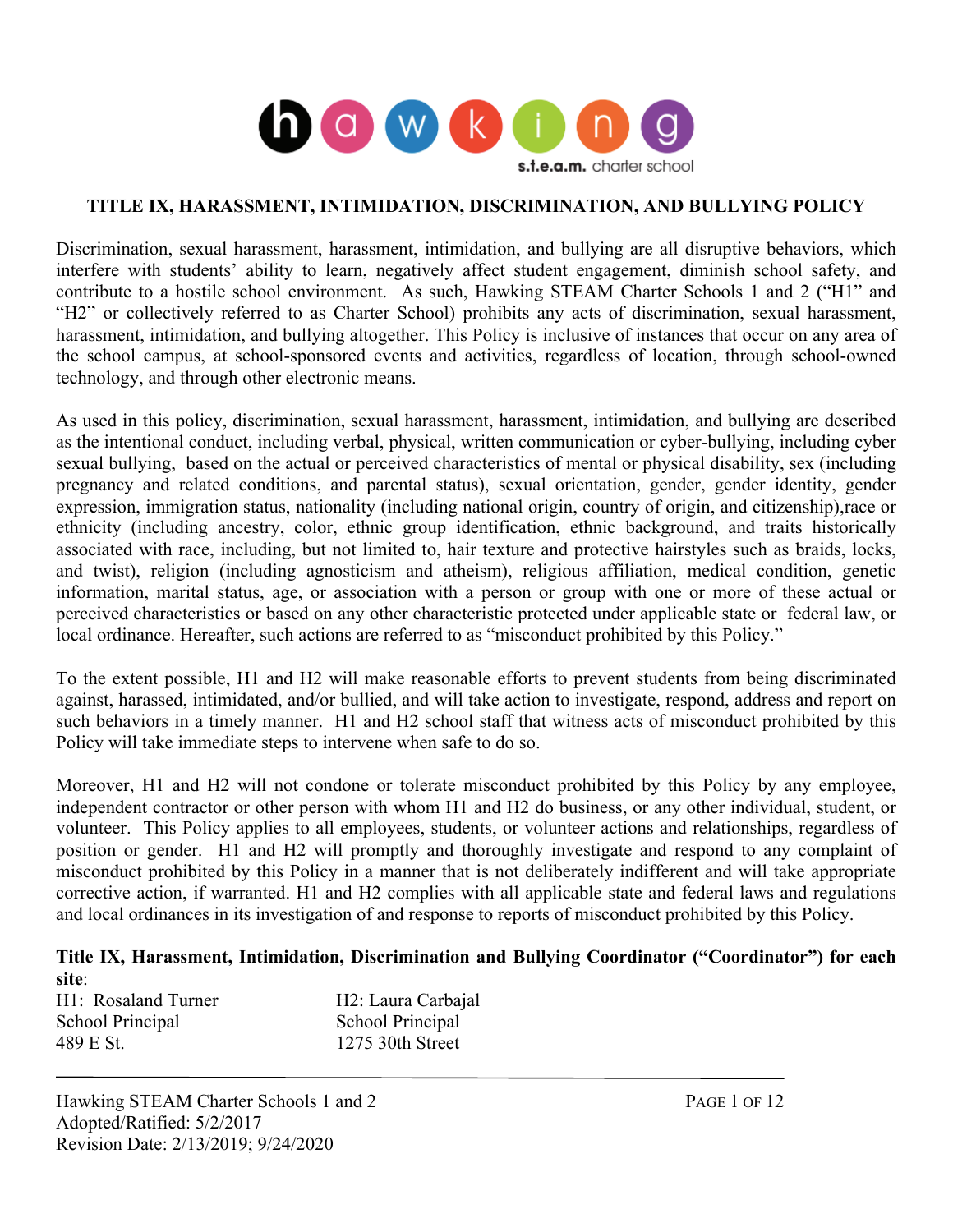Chula Vista, CA 91910 San Diego, CA 92154 P: (619) 349-3700 <br>
P: (619) 349-3600<br>
rtuner@hawkingcharter.org <u>lcarbajal@hawking</u> **Definitions**

 $lcarbajal@hawkingcharter.org$ 

#### **Prohibited Unlawful Harassment**

- Verbal conduct such as epithets, derogatory jokes or comments or slurs
- Physical conduct including assault, unwanted touching, intentionally blocking normal movement or interfering with work or school because of sex, race or any other protected basis
- Retaliation for reporting or threatening to report harassment
- Deferential or preferential treatment based on any of the protected characteristics listed above

#### **Prohibited Unlawful Harassment under Title IX**

Title IX (20 U.S.C. § 1681 *et. seq*; 34 C.F.R. § 106.1 *et. seq*) and California state law prohibit discrimination and harassment on the basis of sex. In accordance with these existing laws, discrimination and harassment on the basis of sex in education institutions, including in the education institution's admissions and employment practices, is prohibited. All persons, regardless of sex, are afforded equal rights and opportunities and freedom from unlawful discrimination and harassment in education programs or activities conducted by H1 and H2.

H1 and H2 are committed to providing a work and educational environment free of sexual harassment and considers such harassment to be a major offense, which may result in disciplinary action. Inquiries about the application of Title IX and 34 C.F.R. Part 106 may be referred to the Coordinator, the Assistant Secretary for Civil Rights of the U.S. Department of Education, or both.

Sexual harassment consists of conduct on the basis of sex, including but not limited to unwelcome sexual advances, requests for sexual favors and other verbal or physical conduct on the basis of sex, regardless of whether or not the conduct is motivated by sexual desire when: (a) Submission to the conduct is explicitly or implicitly made a term or a condition of an individual's employment, education, academic status, or progress; (b) submission to, or rejection of, the conduct by the individual is used as the basis of employment, educational or academic decisions affecting the individual; (c) the conduct has the purpose or effect of having a negative impact upon the individual's work or academic performance, or of creating an intimidating, hostile, or offensive work or educational environment; and/or (d) submission to, or rejection of, the conduct by the individual is used as the basis for any decision affecting the individual regarding benefits and services, honors, programs, or activities available at or through the educational institution.

It is also unlawful to retaliate in any way against an individual who has articulated a good faith concern about sexual harassment against themselves or against another individual.

Sexual harassment may include, but is not limited to:

- Physical assaults of a sexual nature, such as:
	- o Rape, sexual battery, molestation or attempts to commit these assaults
	- o Intentional physical conduct that is sexual in nature, such as touching, pinching, patting, grabbing, brushing against another's body, or poking another's body
- Unwanted sexual advances, propositions or other sexual comments, such as: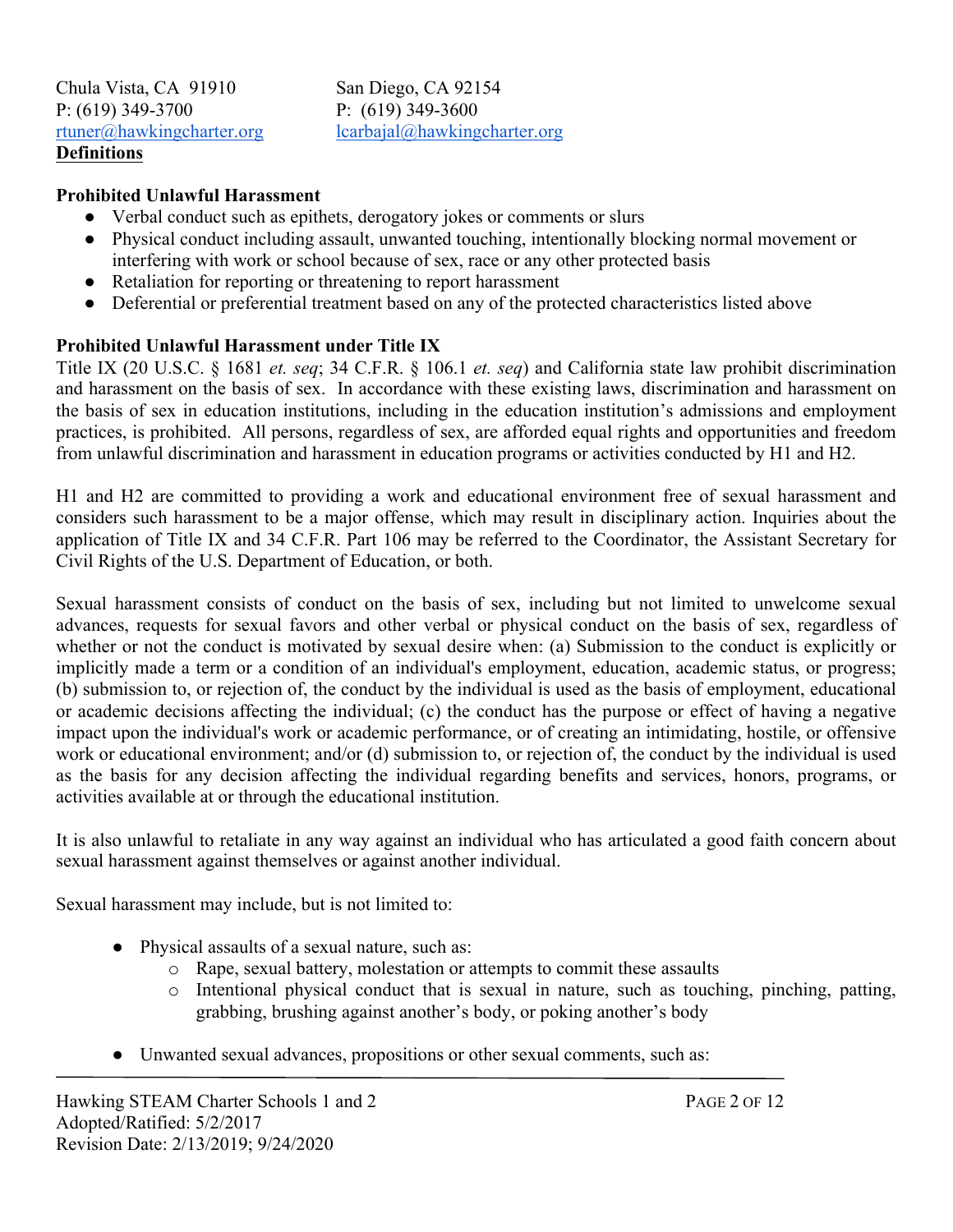- o Sexually oriented gestures, notices, remarks, jokes, or comments about a person's sexuality or sexual experience
- o Preferential treatment or promises of preferential treatment to an individual for submitting to sexual conduct, including soliciting or attempting to solicit any individual to engage in sexual activity for compensation or reward or deferential treatment for rejecting sexual conduct
- o Subjecting or threats of subjecting a student or employee to unwelcome sexual attention or conduct or intentionally making the student's or employee's performance more difficult because of the student's or the employee's sex
- Sexual or discriminatory displays or publications anywhere in the work or educational environment, such as:
	- o Displaying pictures, cartoons, posters, calendars, graffiti, objections, promotional materials, reading materials, or other materials that are sexually suggestive, sexually demeaning or pornographic or bringing or possessing any such material to read, display or view in the work or educational environment
	- o Reading publicly or otherwise publicizing in the work or educational environment materials that are in any way sexually revealing, sexually suggestive, sexually demeaning or pornographic,
	- o Displaying signs or other materials purporting to segregate an individual by sex in an area of the work or educational environment (other than restrooms or similar rooms)

The illustrations of harassment and sexual harassment above are not to be construed as an all-inclusive list of prohibited acts under this Policy.

# **Prohibited Bullying**

**Bullying** is defined as any severe or pervasive physical or verbal act or conduct, including communications made in writing or by means of an electronic act. Bullying includes one or more acts committed by a student or group of students that may constitute sexual harassment, hate violence, or creates an intimidating and/or hostile educational environment, directed toward one or more students that has or can be reasonably predicted to have the effect of one or more of the following:

- 1. Placing a reasonable pupil\* or pupils in fear of harm to that pupil's or those pupils' person or property.
- 2. Causing a reasonable pupil to experience a substantially detrimental effect on his or her physical or mental health.
- 3. Causing a reasonable pupil to experience a substantial interference with his or her academic performance.
- 4. Causing a reasonable pupil to experience a substantial interference with his or her ability to participate in or benefit from the services, activities, or privileges provided by H1 and H2.

\* "Reasonable pupil" is defined as a pupil, including, but not limited to, an exceptional needs pupil, who exercises care, skill and judgment in conduct for a person of his or her age, or for a person of his or her age with his or her exceptional needs.

**Cyberbullying** is an electronic act that includes the transmission of harassing communication, direct threats, or other harmful texts, sounds, or images on the Internet, social media, or other technologies using a telephone, computer, or any wireless communication device. Cyberbullying also includes breaking into another person's electronic account and assuming that person's identity in order to damage that person's reputation.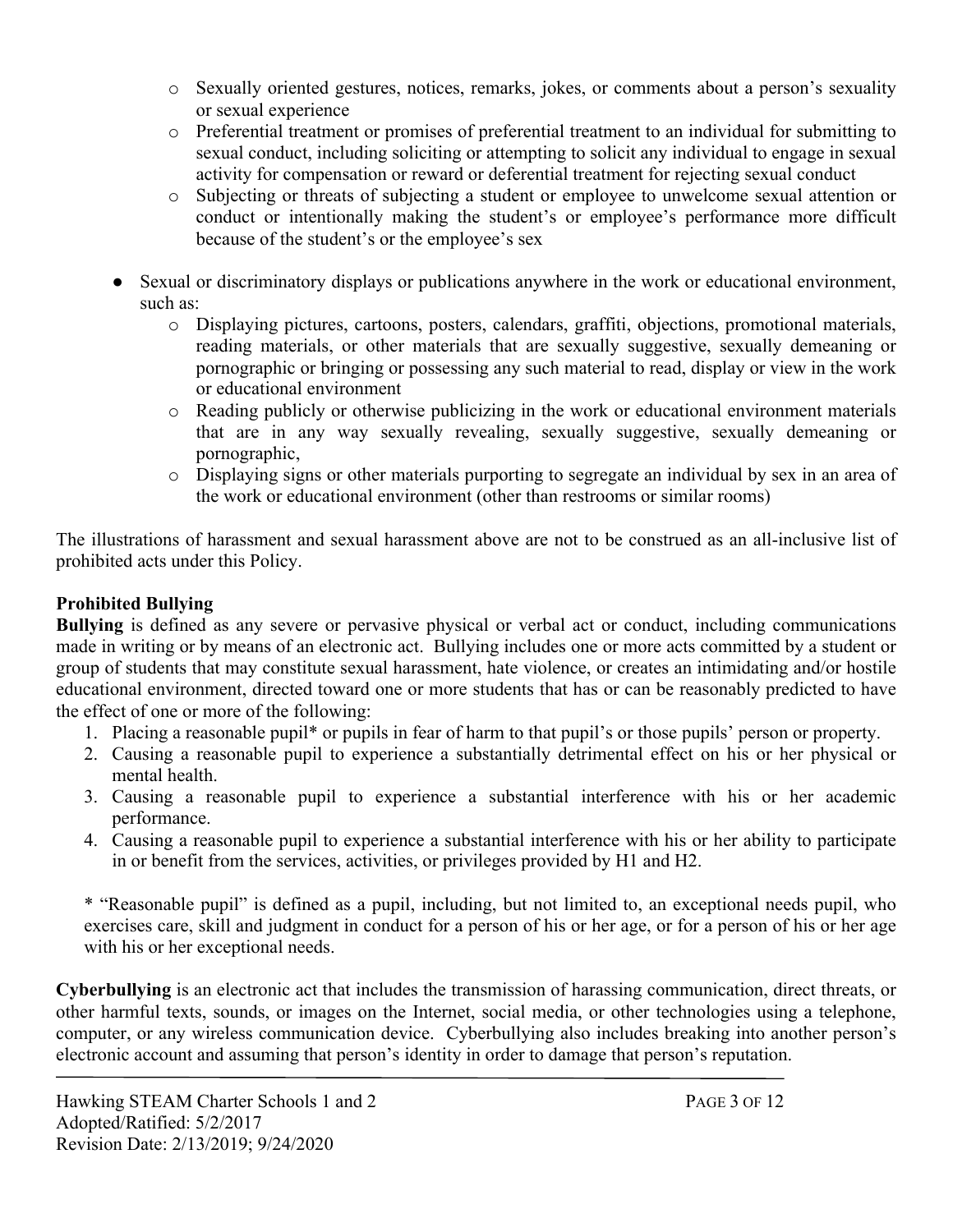**Electronic act** means the creation and transmission originated on or off the school site, by means of an electronic device, including, but not limited to, a telephone, wireless telephone, or other wireless communication device, computer, or pager, of a communication, including, but not limited to, any of the following:

- 1. A message, text, sound, video, or image.
- 2. A post on a social network Internet Web site including, but not limited to:
	- a. Posting to or creating a burn page. A "burn page" means an Internet Web site created for the purpose of having one or more of the effects as listed in the definition of "bullying," above
	- b. Creating a credible impersonation of another actual pupil for the purpose of having one or more of the effects listed in the definition of "bullying," above. "Credible impersonation" means to knowingly and without consent impersonate a pupil for the purpose of bullying the pupil and such that another pupil would reasonably believe, or has reasonably believed, that the pupil was or is the pupil who was impersonated
	- c. Creating a false profile for the purpose of having one or more of the effects listed in the definition of "bullying," above. "False profile" means a profile of a fictitious pupil or a profile using the likeness or attributes of an actual pupil other than the pupil who created the false profile.
- 3. An act of "Cyber sexual bullying" including, but not limited to:
	- a. The dissemination of, or the solicitation or incitement to disseminate, a photograph or other visual recording by a pupil to another pupil or to school personnel by means of an electronic act that has or can be reasonably predicted to have one or more of the effects described in definition of "bullying," above. A photograph or other visual recording, as described above, shall include the depiction of a nude, semi-nude, or sexually explicit photograph or other visual recording of a minor where the minor is identifiable from the photograph, visual recording, or other electronic act.
	- b. "Cyber sexual bullying" does not include a depiction, portrayal, or image that has any serious literary, artistic, educational, political, or scientific value or that involves athletic events or school-sanctioned activities.
- 4. Notwithstanding the definitions of "bullying" and "electronic act" above, an electronic act shall not constitute pervasive conduct solely on the basis that it has been transmitted on the Internet or is currently posted on the Internet

**Formal Complaint of Sexual Harassment** means a written document filed and signed by a complainant who is participating in or attempting to participate in H1 and H2's education program or activity or signed by the Coordinator alleging sexual harassment against a respondent and requesting that H1 and H2 investigate the allegation of sexual harassment.

**Respondent** means an individual who has been reported to be the perpetrator of conduct that could constitute sexual harassment.

# **Bullying and Cyberbullying Prevention Procedures**

H1 and H2 has adopted the following procedures for preventing acts of bullying, including cyberbullying.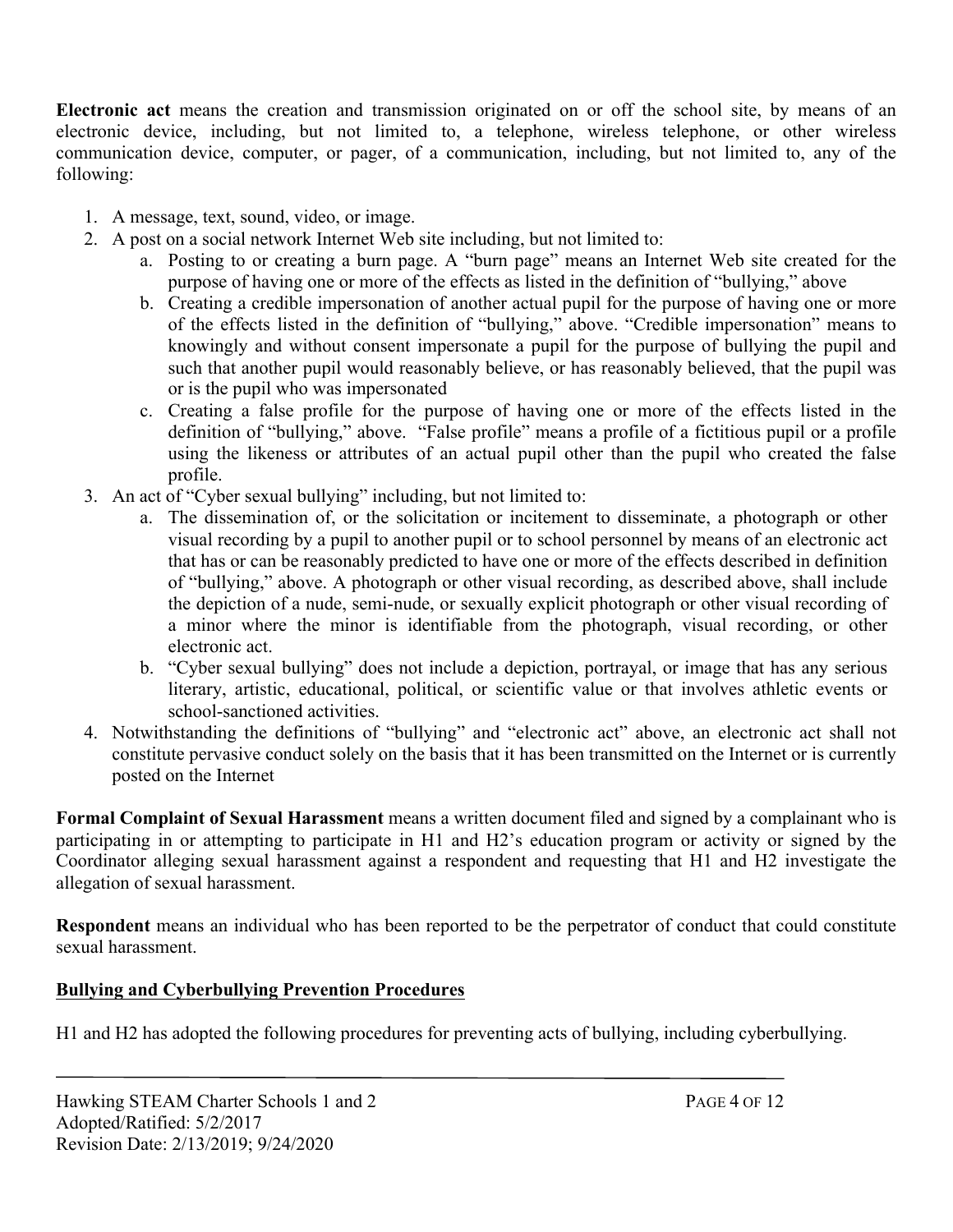## **1. Cyberbullying Prevention Procedures**

H1 and H2 advises students:

- a. To never share passwords, personal data, or private photos online.
- b. To think about what they are doing carefully before posting and by emphasizing that comments cannot be retracted once they are posted.
- c. That personal information revealed on social media can be shared with anyone including parents, teachers, administrators, and potential employers. Students should never reveal information that would make them uncomfortable if the world had access to it.
- d. To consider how it would feel receiving such comments before making comments about others online.

H1 and H2 informs Charter School employees, students, and parents/guardians of H1 and H2's policies regarding the use of technology in and out of the classroom. H1 and H2 encourages parents/guardians to discuss these policies with their children to ensure their children understand and comply with such policies.

# **2. Education**

H1 and H2 employees cannot always be present when bullying incidents occur, so educating students about bullying is a key prevention technique to limit bullying from happening. H1 and H2 advises students that hateful and/or demeaning behavior is inappropriate and unacceptable in our society and at H1 and H2 and encourages students to practice compassion and respect each other.

H1 and H2 educates students to accept all student peers regardless of protected characteristics (including but not limited to actual or perceived sexual orientation, gender identification, physical or cognitive disabilities, race, ethnicity, religion, and immigration status) and about the negative impact of bullying other students based on protected characteristics.

H1 and H2's bullying prevention education also discusses the differences between appropriate and inappropriate behaviors and includes sample situations to help students learn and practice appropriate behavior and to develop techniques and strategies to respond in a non-aggressive way to bullying-type behaviors. Students will also develop confidence and learn how to advocate for themselves and others, and when to go to an adult for help.

H1 and H2 informs H1 and H2 employees, students, and parents/guardians of this Policy and encourages parents/guardians to discuss this Policy with their children to ensure their children understand and comply with this Policy.

# **3. Professional Development**

H1 and H2 annually makes available the online training module developed by the California Department of Education pursuant Education Code section 32283.5(a) to its certificated employees and all other H1 and H2 employees who have regular interaction with students.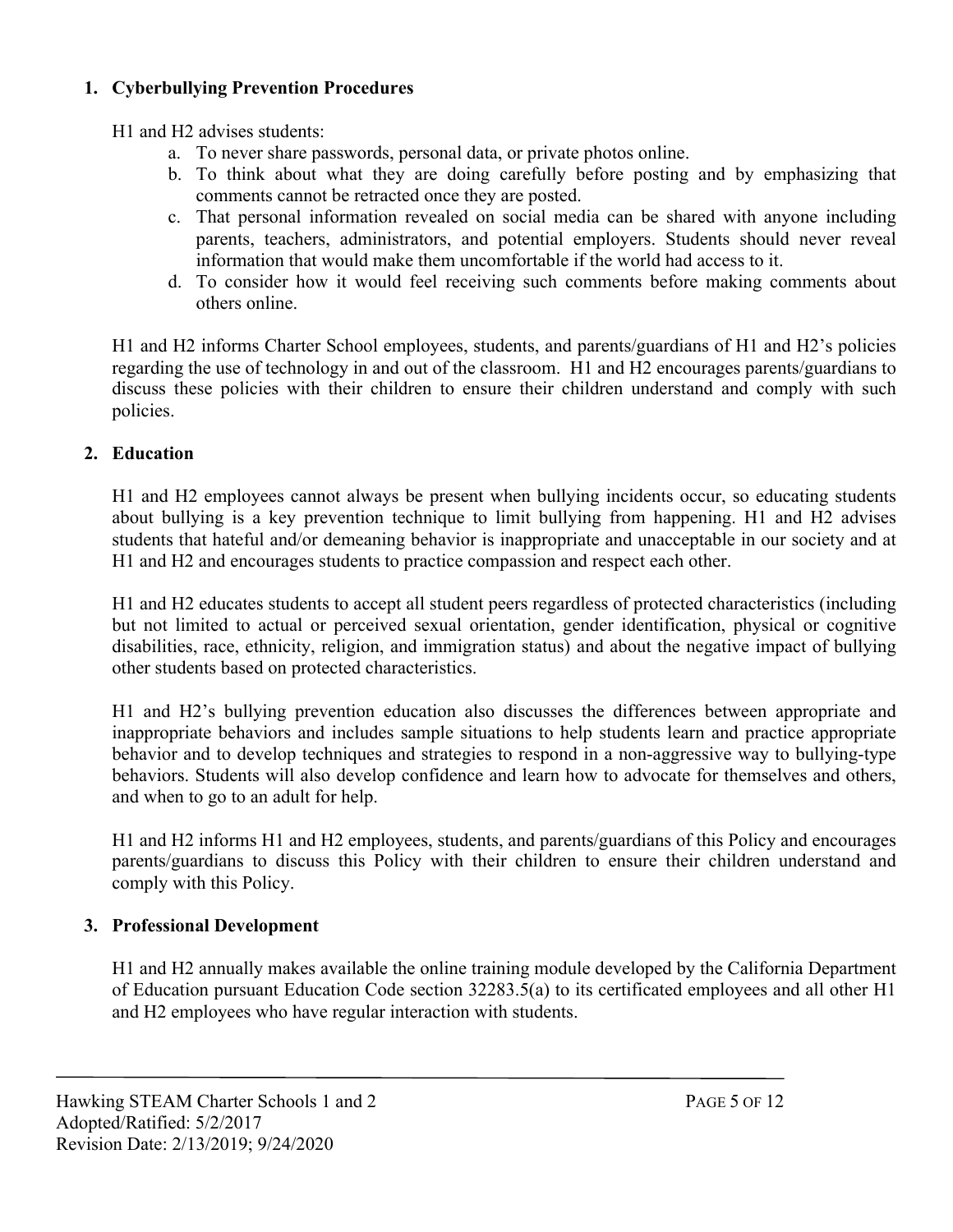H1 and H2 informs certificated employees about the common signs that a student is a target of bullying including:

- Physical cuts or injuries
- Lost or broken personal items
- Fear of going to school/practice/games
- Loss of interest in school, activities, or friends
- Trouble sleeping or eating
- Anxious/sick/nervous behavior or distracted appearance
- Self-destructiveness or displays of odd behavior
- Decreased self-esteem

Charter School also informs certificated employees about the groups of students determined by H1 and H2, and available research, to be at elevated risk for bullying. These groups include but are not limited to:

- Students who are lesbian, gay, bisexual, transgender, or questioning youth ("LGBTQ") and those youth perceived as LGBTQ; and
- Students with physical or learning disabilities.

H1 and H2 encourages its employees to demonstrate effective problem-solving, anger management, and self-confidence skills for H1 and H2's students.

### **Grievance Procedures**

### **1. Scope of Grievance Procedures**

H1 and H2 will comply with its Uniform Complaint Procedures ("UCP") policy when investigating and responding to complaints alleging unlawful harassment, discrimination, intimidation or bullying against a protected group or on the basis of a person's association with a person or group with one or more of the protected characteristics set forth in the UCP that:

- a. Are written and signed;
- b. Filed by an individual who alleges that that individual has personally suffered unlawful discrimination, harassment, intimidation or bullying, or by one who believes any specific class of individuals has been subjected to discrimination, harassment, intimidation or bullying prohibited by this part, or by a duly authorized representative who alleges that an individual student has been subjected to discrimination, harassment, intimidation, or bullying; and
- c. Submitted to the H1 and H2 UCP Compliance Officer not later than six (6) months from the date the alleged unlawful discrimination, harassment, intimidation or bullying occurred, or the date the complainant first obtained knowledge of the facts of the alleged discrimination, harassment, intimidation or bullying.

The following grievance procedures shall be utilized for reports of misconduct prohibited by this Policy that do not comply with the writing, timeline, or other formal filing requirements of a uniform complaint. For formal complaints of sexual harassment, H1 and H2 will utilize the following grievance procedures in addition to its UCP when applicable.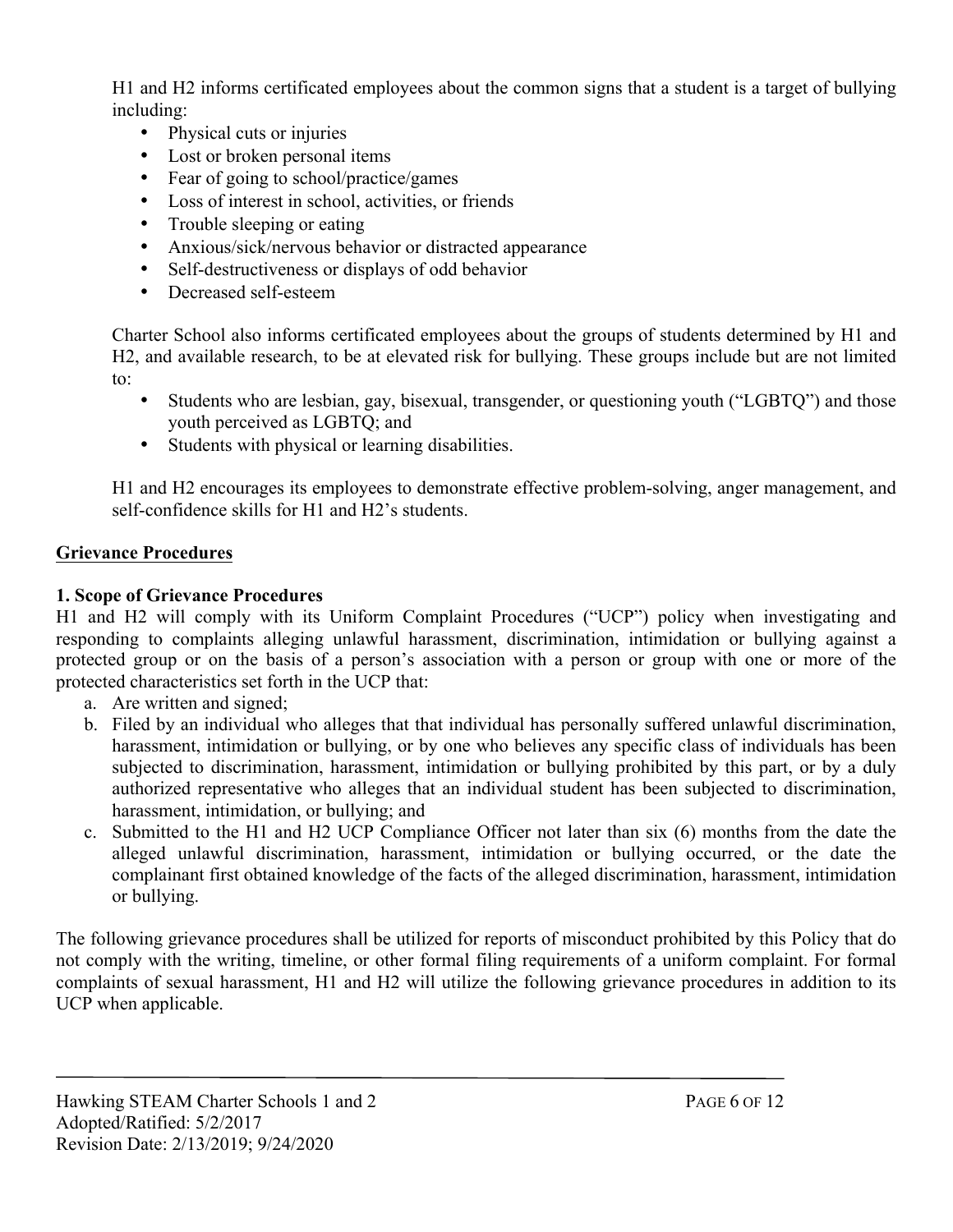### **1. Reporting**

All staff are expected to provide appropriate supervision to enforce standards of conduct and, if they observe or become aware of misconduct prohibited by this Policy, to intervene when it is safe to do so, call for assistance, and report such incidents. The Board requires staff to follow the procedures in this policy for reporting alleged acts of misconduct prohibited by this Policy.

Any student who believes they have been subject to misconduct prohibited by this Policy or has witnessed such prohibited misconduct is encouraged to immediately report such misconduct to the Coordinator at each site:

| H1: Rosaland Turner       | H <sub>2</sub> : Laura Carbajal |
|---------------------------|---------------------------------|
| School Principal          | School Principal                |
| 489 E St.                 | $1275$ 30 <sup>th</sup> Street  |
| Chula Vista, CA 91910     | San Diego, CA 92154             |
| P: $(619)$ 349-3700       | P: $(619)$ 349-3600             |
| rtuner@hawkingcharter.org | lcarbajal@hawkingcharter.org    |

Complaints regarding such misconduct may also be made to the U.S. Department of Education, Office for Civil Rights. Civil law remedies, including, but not limited to, injunctions, restraining orders, or other remedies or orders may also be available to complainants.

While submission of a written report is not required, the reporting party is encouraged to submit a written report to the Coordinator. H1 and H2 will investigate and respond to all oral and written reports of misconduct prohibited by this Policy in a manner that is not deliberately indifferent. Reports may be made anonymously, but formal disciplinary action cannot be based solely on an anonymous report.

Students are expected to report all incidents of misconduct prohibited by this Policy or other verbal, or physical abuses. Any student who feels they are a target of such behavior should immediately contact a teacher, counselor, the Principal, Coordinator, a staff person or a family member so that the student can get assistance in resolving the issue in a manner that is consistent with this Policy.

H1 and H2 acknowledge and respect every individual's right to privacy. All reports shall be investigated in a manner that protects the confidentiality of the parties and the integrity of the process to the greatest extent possible. This includes keeping the identity of the reporter confidential, as appropriate, except to the extent necessary to comply with the law, carry out the investigation and/or to resolve the issue, as determined by the Coordinator or administrative designee on a case-by-case basis.

H1 and H2 prohibit any form of retaliation against any individual who files a report or complaint testifies, assists, participates, or refuses to participate in any investigation or proceeding related to misconduct prohibited by this Policy. Such participation or lack of participation shall not in any way affect the status, grades, or work assignments of the individual. Individuals alleging retaliation in violation of this Policy may file a grievance using the procedures set forth in this Policy. Knowingly making false statements or knowingly submitting false information during the grievance process is prohibited and may result in disciplinary action.

All supervisors of staff will receive sexual harassment training within six (6) months of their assumption of a supervisory position and will receive further training once every two (2) years thereafter. All staff, and any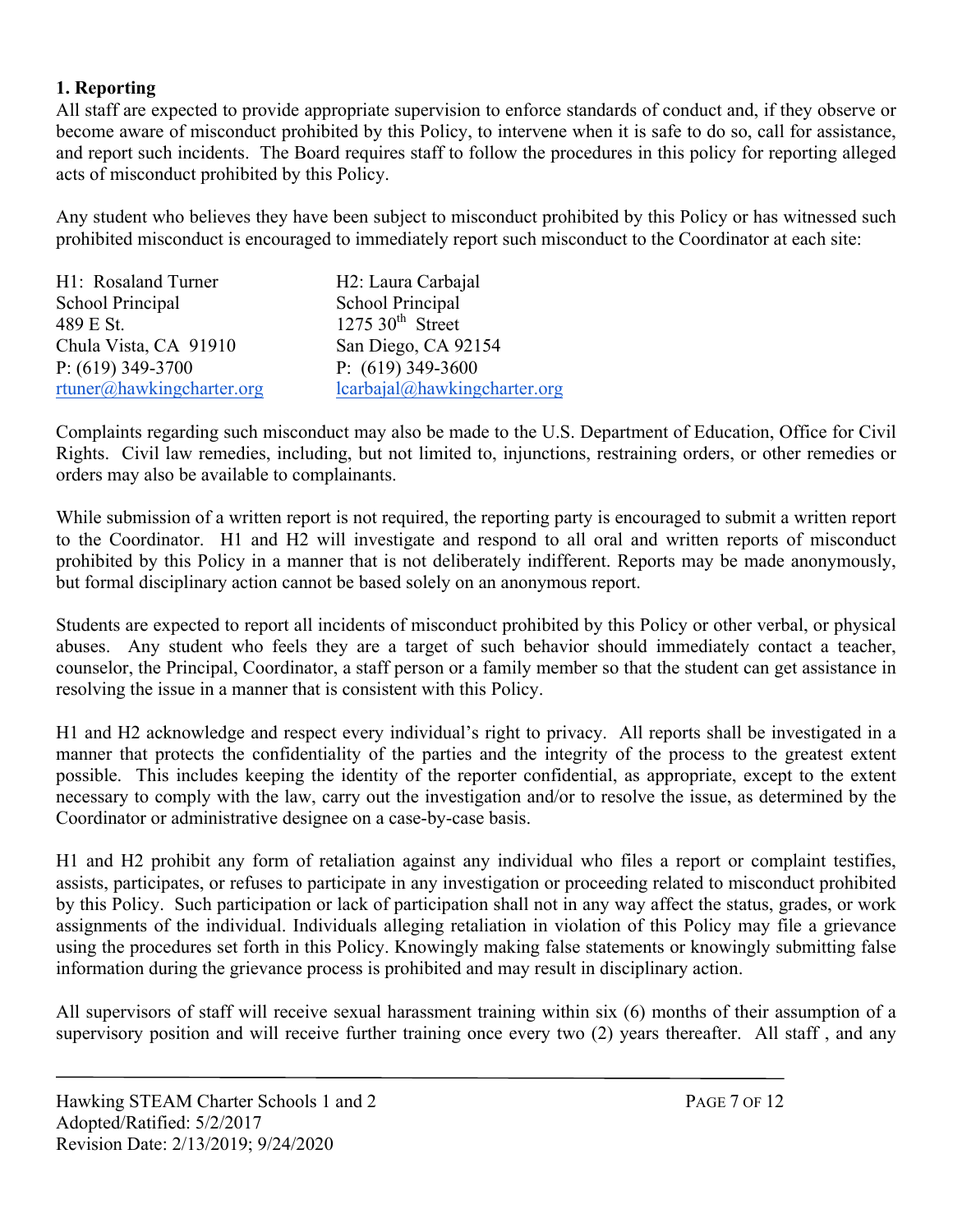individual designated as a coordinator, investigator or decision-maker will receive sexual harassment training and/or instruction concerning sexual harassment as required by law.

### **3. Supportive Measures**

Upon the receipt of an informal or formal complaint of sexual harassment, the Coordinator will promptly contact the complainant to discuss the availability of supportive measures. The Coordinator will consider the complainant's wishes with respect to supportive measures, inform the complainant of the availability of supportive measures with or without the filing of a formal complaint of sexual harassment, and explain the process for filing a formal complaint of sexual harassment.

Supportive measures are non-disciplinary, non-punitive individualized services offered as appropriate, as reasonably available, and without fee or charge to the complainant or the respondent before or after the filing of a formal complaint of sexual harassment or where no formal complaint of sexual harassment has been filed. Such measures are designed to restore or preserve equal access to H1 and H2's education program or activity without unreasonably burdening the other party, including measures designed to protect the safety of all parties or H1 and H2's educational environment, or deter sexual harassment. Supportive measures available to complainants and respondents may include but are not limited to counseling, extensions of deadlines or other course-related adjustments, modifications of work or class schedules, campus escort services, mutual restrictions on contact between the parties, changes in work locations, leaves of absence, increased security and monitoring of certain areas of the campus, and other similar measures. H1 and H2 will maintain as confidential any supportive measures provided to the complainant or respondent, to the extent that maintaining such confidentiality would not impair the ability of H1 and H2 to provide the supportive measures.

### **4. Investigation and Response**

Upon receipt of a report of misconduct prohibited by this Policy from a student, staff member, parent, volunteer, visitor or affiliate of H1 and H2, the Coordinator or administrative designee will promptly initiate an investigation. In most cases, a thorough investigation will take no more than twenty-five (25) school days. If the Coordinator, or administrative designee determines that an investigation will take longer than twenty-five (25) school days and needs to be delayed or extended due to good cause, the Coordinator or administrative designee will inform the complainant of the reasons for the delay or extension and provide an approximate date when the investigation will be complete.

At the conclusion of the investigation, the Coordinator or administrative designee will meet with the complainant and, to the extent possible with respect to confidentiality laws, provide the complainant with information about the investigation, including any actions necessary to resolve the incident/situation. However, the Coordinator or administrative designee will not reveal confidential information related to other students or employees.

For investigations of and responses to formal complaints of sexual harassment, the following grievance procedures will apply:

- Notice of the Allegations
	- o Upon receipt of a formal complaint of sexual harassment, the Coordinator will give all known parties written notice of its grievance process, including any voluntary informal resolution process. The notice will include: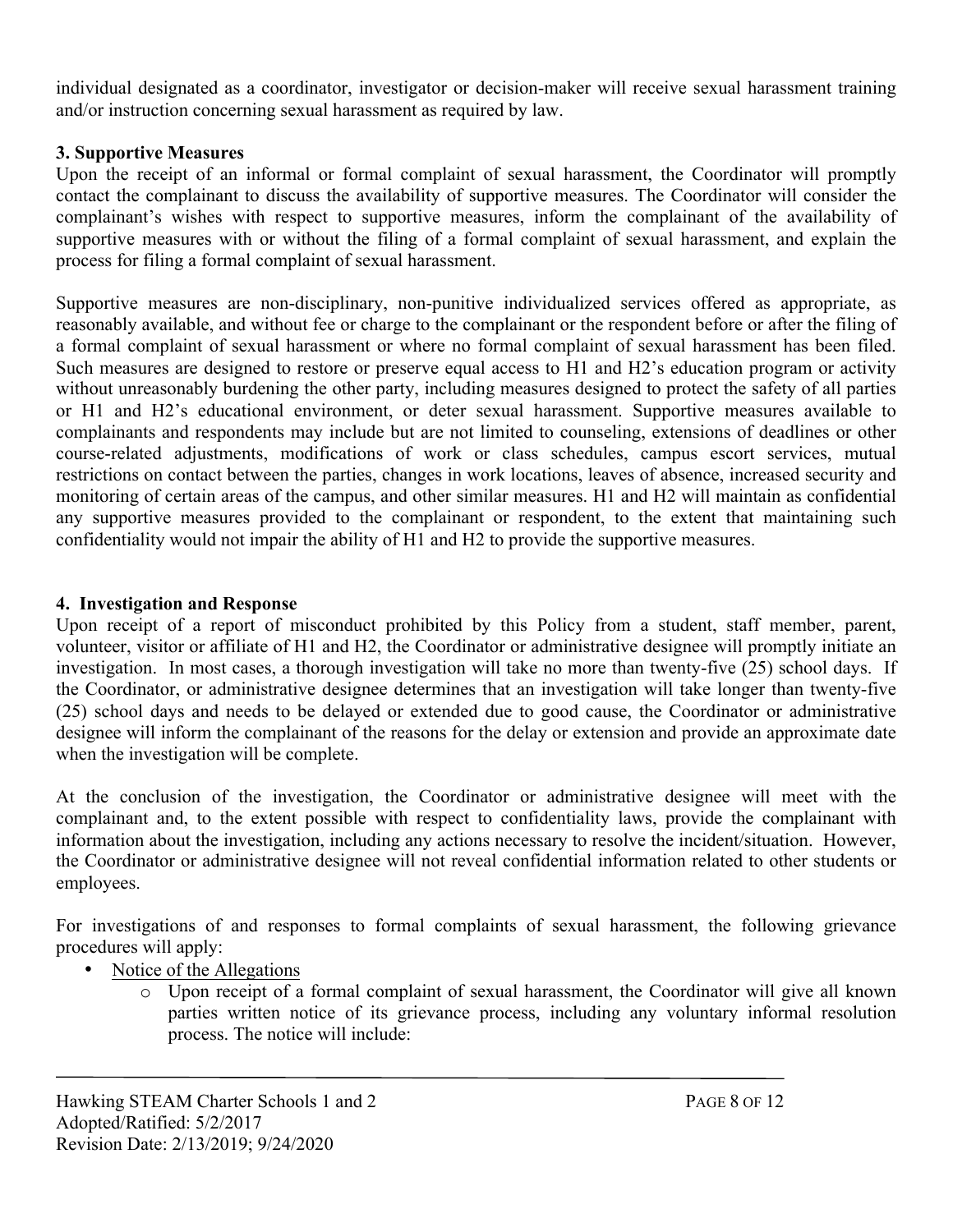- A description of the allegations of sexual harassment at issue and to the extent known, the identities of the parties involved in the incident, the conduct allegedly constituting sexual harassment, and the date and location of the alleged incident;
- § A statement that the respondent is presumed not responsible for the alleged conduct until a final decision is reached;
- A statement that the parties may have an advisor of their choice, who may be an attorney, and may inspect and review evidence; and
- § A statement that H1 and H2 prohibits an individual from knowingly making false statements or knowingly submitting false information during the grievance process.
- **Emergency Removal** 
	- o H1 and H2 may place a non-student employee respondent on administrative leave during the pendency of a formal complaint of sexual harassment grievance process in accordance with H1 and H2's policies.
	- o H1 and H2 may remove a respondent from H1 and H2's education program or activity on an emergency basis, in accordance with H1 and H2's policies, provided that H1 and H2 undertakes an individualized safety and risk analysis, determines that an immediate threat to the physical health or safety of any student or other individual arising from the allegations of sexual harassment justifies removal, and provides the respondent with notice and an opportunity to challenge the decision immediately following the removal.
	- o This provision may not be construed to modify any rights under the IDEA, Section 504, or the ADA.
- Informal Resolution
	- o If a formal complaint of sexual harassment is filed, H1 and H2 may offer a voluntary informal resolution process, such as mediation, to the parties at any time prior to reaching a determination regarding responsibility. If H1 and H2 offers such a process, it will do the following:
		- Provide the parties with advance written notice of:
			- The allegations;
			- The requirements of the voluntary informal resolution process including the circumstances under which the parties are precluded from resuming a formal complaint of sexual harassment arising from the same allegations;
			- The parties' right to withdraw from the voluntary informal resolution process and resume the grievance process at any time prior to agreeing to a resolution; and
			- Any consequences resulting from participating in the voluntary informal resolution process, including the records that will be maintained or could be shared; and
		- § Obtain the parties' advance voluntary, written consent to the informal resolution process.
	- o H1 and H2 will not offer or facilitate an informal resolution process to resolve allegations that an employee sexually harassed a student.
- **Investigation Process** 
	- o The decision-maker will not be the same person(s) as the Coordinator or the investigator. H1 and H2 shall ensure that all decision-makers and investigators do not have a conflict of interest or bias for or against complainants or respondents.
	- o In most cases, a thorough investigation will take no more than twenty-five (25) school days. If the investigator determines that an investigation will take longer than twenty-five (25) school days and needs to be delayed or extended due to good cause, the investigator will inform the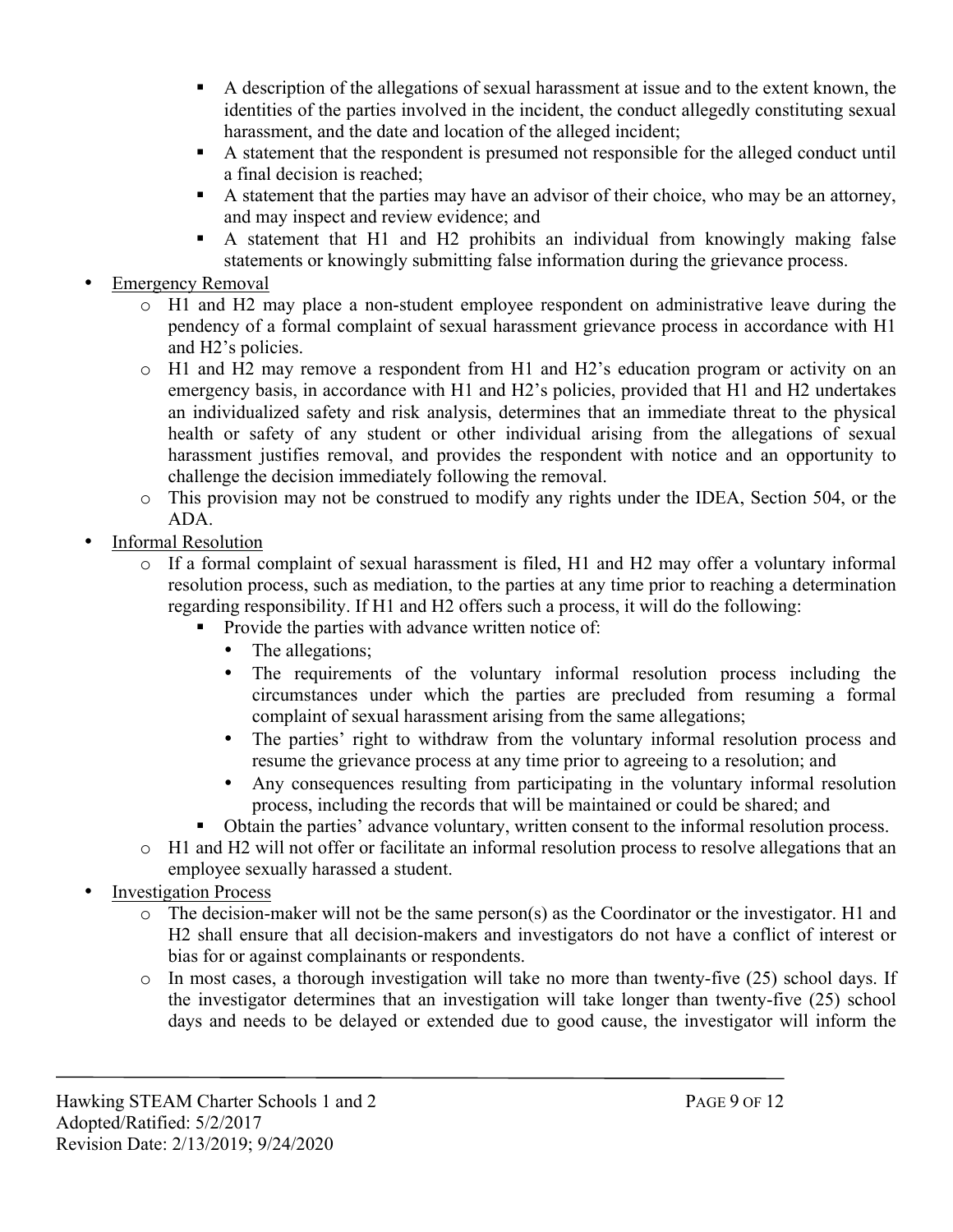complainant and any respondents in writing of the reasons for the delay or extension and provide an approximate date when the investigation will be complete.

- o The parties will be provided with an equal opportunity to present witnesses, to inspect and review any evidence obtained that is directly related to the allegations raised, and to have an advisor present during any investigative meeting or interview.
- o The parties will not be prohibited from discussing the allegations under investigation or to gather and present relevant evidence.
- o A party whose participation is invited or expected at an investigative meeting or interview will receive written notice of the date, time, location, participants, and purpose of the meeting or interview with sufficient time for the party to prepare to participate.
- o Prior to completion of the investigative report, H1 and H2 will send to each party and the party's advisor, if any, a copy of the evidence subject to inspection and review, and the parties will have at least ten (10) days to submit a written response for the investigator's consideration prior to the completion of the investigation report.
- o The investigator will complete an investigation report that fairly summarizes relevant evidence and send a copy of the report to each party and the party's advisor, if any, at least ten (10) days prior to the determination of responsibility.
- Dismissal of a Formal Complaint of Sexual Harassment
	- If the investigation reveals that the alleged harassment did not occur in H1 and H2's educational program in the United States or would not constitute sexual harassment even if proved, the formal complaint with regard to that conduct must be dismissed. However, such a dismissal does not preclude action under another applicable H1 and H2 policy.
	- o H1 and H2 may dismiss a formal complaint of sexual harassment if:
		- The complainant provides a written withdrawal of the complaint to the Coordinator;
		- The respondent is no longer employed or enrolled at H1 and H2; or
		- The specific circumstances prevent H1 and H2 from gathering evidence sufficient to reach a decision on the formal complaint or the allegations therein.
	- $\circ$  If a formal complaint of sexual harassment or any of the claims therein are dismissed. H1 and H2 will promptly send written notice of the dismissal and the reason(s) for the dismissal simultaneously to the parties.
- Determination of Responsibility
	- o The standard of evidence used to determine responsibility is the preponderance of the evidence standard.
	- o H1 and H2 will send a written decision on the formal complaint to the complainant and respondent simultaneously that describes:
		- The allegations in the formal complaint of sexual harassment;
		- All procedural steps taken including any notifications to the parties, interviews with parties and witnesses, site visits, and methods used to gather other evidence;
		- The findings of facts supporting the determination;
		- The conclusions about the application of H1 and H2's code of conduct to the facts;
		- The decision and rationale for each allegation;
		- § Any disciplinary sanctions the recipient imposes on the respondent, and whether remedies designed to restore or preserve equal access to the education program or activity will be provided to the complainant; and
		- The procedures and permissible bases for appeals.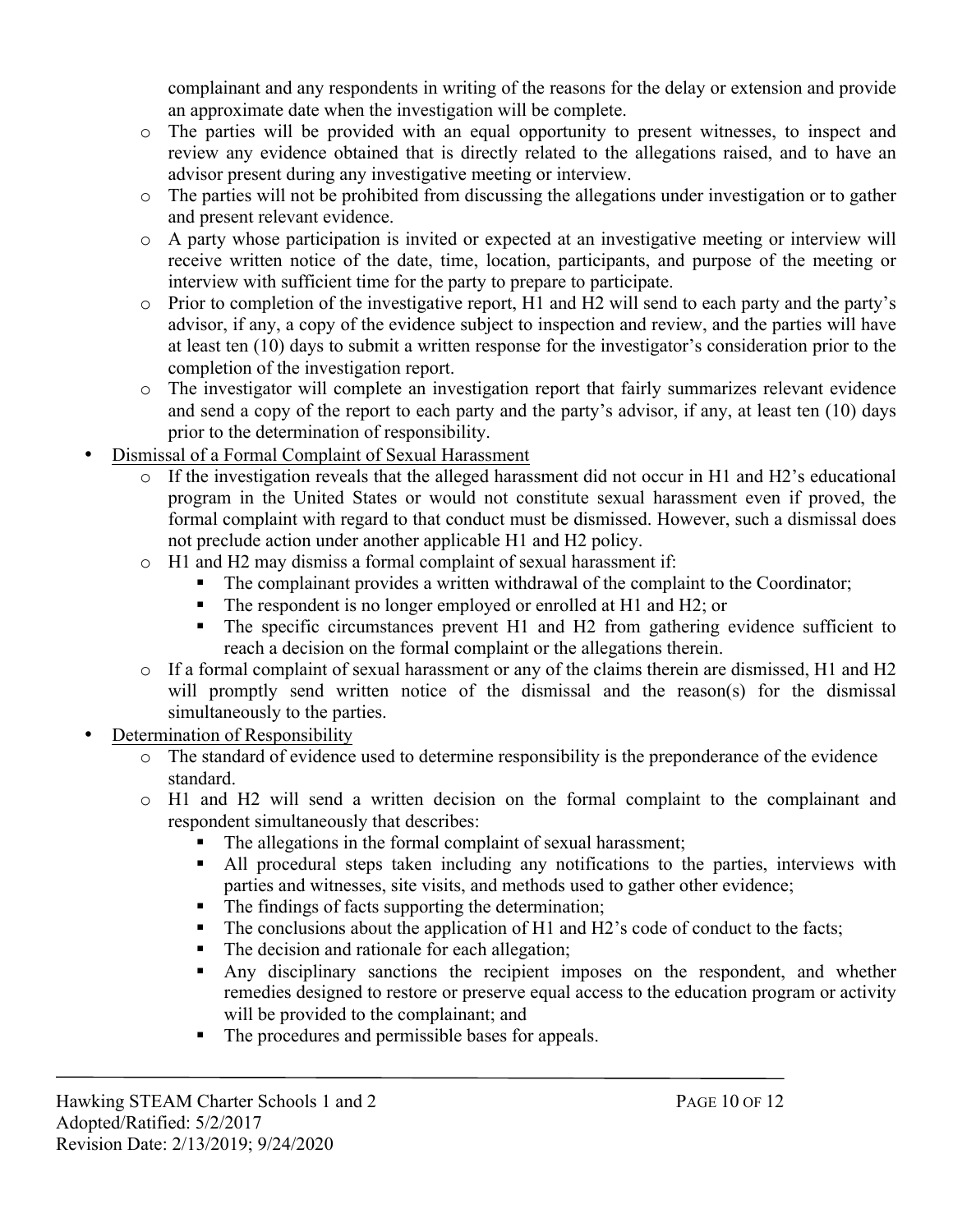### **5. Consequences**

Students or employees who engage in misconduct prohibited by this Policy, knowingly make false statements or knowingly submit false information during the grievance process may be subject to disciplinary action up to and including expulsion from H1 and H2 or termination of employment. The Coordinator is responsible for effective implementation of any remedies ordered by H1 and H2 in response to a formal complaint of sexual harassment.

# **6. Right of Appeal**

Should the reporting individual find H1 and H2's resolution unsatisfactory, the reporting individual may, within five (5) business days of notice of H1 and H2's decision or resolution, submit a written appeal to the President of the H1 and H2 Board, who will review the investigation and render a final decision.

The following appeal rights and procedures will also apply to formal complaints of sexual harassment:

- The complainant and the respondent shall have the same appeal rights and H1 and H2 will implement appeal procedures equally for both parties.
- H1 and H2 will notify the other party in writing when an appeal is filed.
- The decision-maker for the appeal will give both parties a reasonable, equal opportunity to submit a written statement in support of, or challenging, the outcome; issue a written decision describing the result of the appeal and the rationale for the result; and provide the written decision simultaneously to both parties.

# **7. Recordkeeping**

All records related to any investigation of complaints under this Policy are maintained in a secure location.

H1 and H2 will maintain the following records for at least seven (7) years:

- Records of each sexual harassment investigation, including any determination of responsibility; any audio or audiovisual recording or transcript; any disciplinary sanctions imposed on the respondent; and any remedies provided to the complainant.
- Records of any appeal of a formal sexual harassment complaint and the results of that appeal.
- Records of any informal resolution of a sexual harassment complaint and the results of that informal resolution.
- All materials used to train Title IX coordinators, investigators, decision-makers, and any person who facilitates an informal resolution process.
- Records of any actions, including any supportive measures, taken in response to a report or formal complaint of sexual harassment.